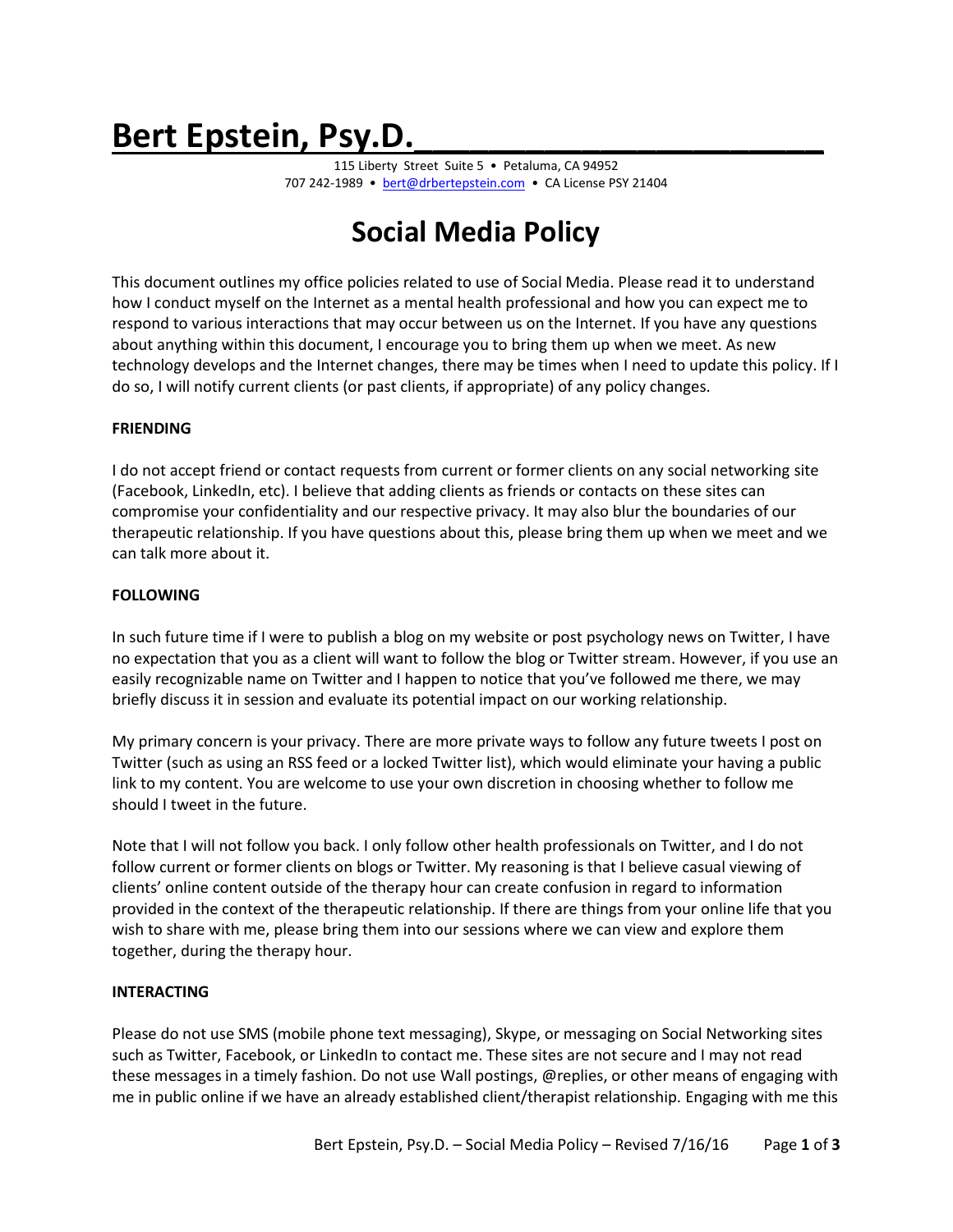way could compromise your confidentiality. It may also create the possibility that these exchanges become a part of your legal medical record and will need to be documented and archived in your chart.

If you need to contact me between sessions, the best way to do so is by phone. Direct email at bert [at] drbertepstein [dot com] is second best for quick, administrative issues such as changing appointment times. See the email section below for more information regarding email interactions.

# **USE OF SEARCH ENGINES**

It is NOT a regular part of my practice to search for clients on Google or Facebook or other search engines. Extremely rare exceptions may be made during times of crisis. If I have a reason to suspect that you are in danger and you have not been in touch with me via our usual means (coming to appointments, phone, or email) there might be an instance in which using a search engine (to find you, find someone close to you, or to check on your recent status updates) becomes necessary as part of ensuring your welfare. These are unusual situations and if I ever resort to such means, I will fully document it and discuss it with you when we next meet. In addition, it is important that you not depend on my finding you through these means as this type of contact is not assured.

#### **GOOGLE READER**

I do not follow current or former clients on Google Reader, and I do not use Google Reader to share articles. If there are things you want to share with me that you feel are relevant to your treatment, whether they are news items or things you have created, I encourage you to bring these items of interest into our sessions.

#### **BUSINESS REVIEW SITES**

You may find my psychology practice on sites such as Yelp, Healthgrades, Yahoo Local, Bing, or other places which list businesses. Some of these sites include forums in which users rate their providers and add reviews. Many of these sites comb search engines for business listings and automatically add listings regardless of whether the business has added itself to the site. If you should find my listing on any of these sites, please know that my listing is NOT a request for a testimonial, rating, or endorsement from you as my client.

The American Psychological Association's Ethics Code states under Principle 5.05 that it is unethical for psychologists to solicit testimonials: "Psychologists do not solicit testimonials from current therapy clients/patients or other persons who because of their particular circumstances are vulnerable to undue influence."

Of course, you have a right to express yourself on any site you wish. But due to confidentiality, I cannot respond to any review on any of these sites whether it is positive or negative. I urge you to take your own privacy as seriously as I take my commitment of confidentiality to you. You should also be aware that if you are using these sites to communicate indirectly with me about your feelings about our work, there is a good possibility that I may never see it.

If we are working together, I hope that you will bring your feelings and reactions to our work directly into the therapy process. This can be an important part of therapy, even if you decide we are not a good fit. None of this is meant to keep you from sharing that you are in therapy with me